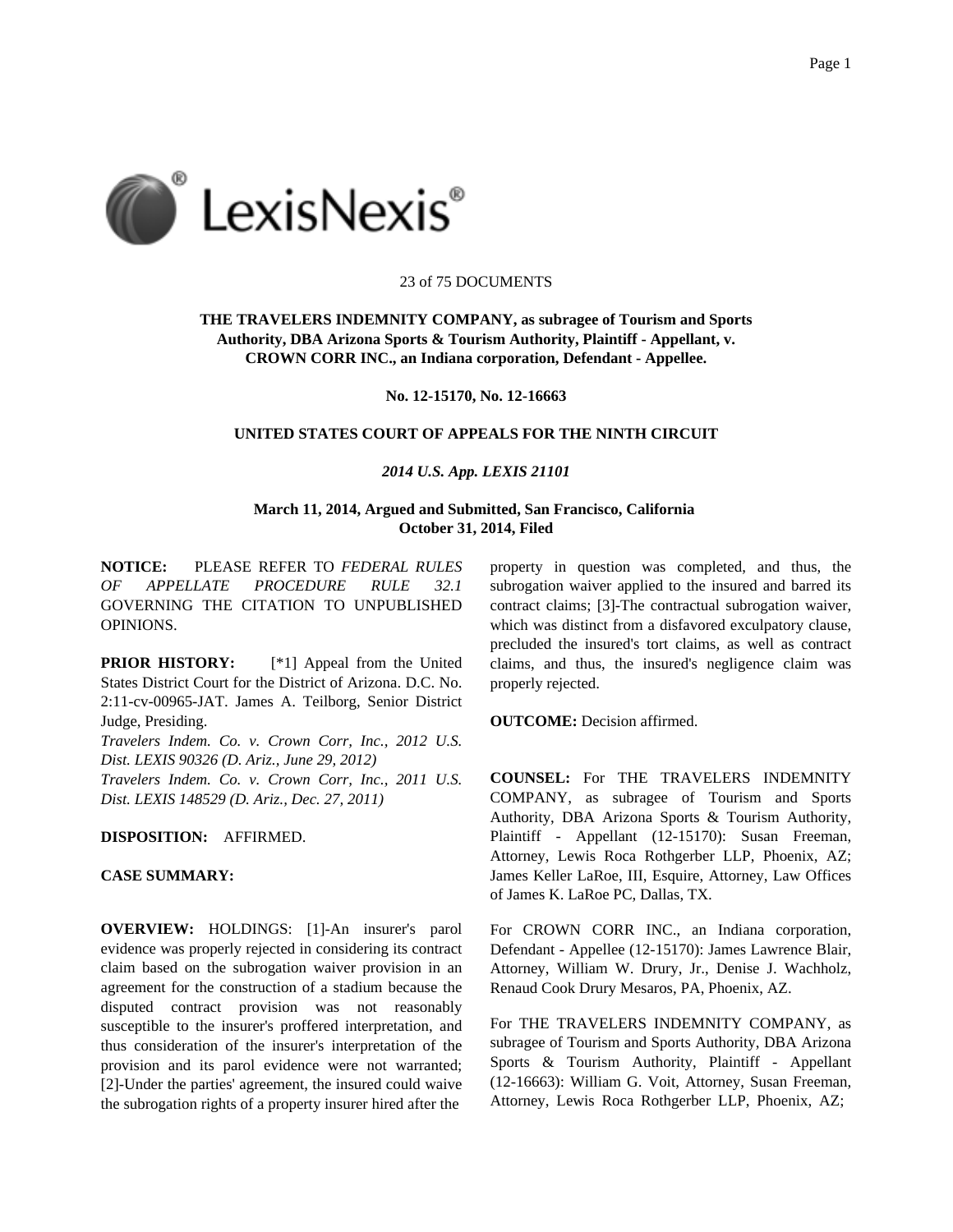James Keller LaRoe, III, Esquire, Attorney, Law Offices of James K. LaRoe PC, Dallas, TX.

For CROWN CORR INC., an Indiana corporation, Defendant - Appellee (12-16663): James Lawrence Blair, Attorney, William W. Drury, Jr., Kevin Richard Myer, Denise J. Wachholz, Renaud Cook Drury Mesaros, [\*2] PA, Phoenix, AZ.

**JUDGES:** Before: THOMAS, FISHER, and BERZON, Circuit Judges.

## **OPINION**

MEMORANDUM\*

This disposition is not appropriate for publication and is not precedent except as provided by *9th Cir. R. 36-3*.

Plaintiff-appellant The Travelers Indemnity Co. ("Travelers") appeals the district court's decision to grant defendant-appellee Crown Corr, Inc.'s ("Crown Corr") motion to dismiss Travelers' two contract claims and one tort claim. Because the parties are familiar with the facts and procedural history of the case, we need not recount them here.

We have jurisdiction under *28 U.S.C. § 1291*. "We review de novo a dismissal under [*Fed. R. Civ. P.] 12(b)(6)* for failure to state a claim." *Kaiser Aluminum & Chem. Corp. v. Catellus Dev. Corp., 976 F.2d 1338, 1340 (9th Cir. 1992)*. We also "review a district court's application of state substantive law in diversity actions de novo." *Giles v. Gen. Motors Acceptance Corp., 494 F.3d 865, 872 (9th Cir. 2007)*. For the reasons discussed below, we affirm the district court's decision.

I

A

The district court dismissed Travelers' contract claims on the basis of the subrogation waiver in Section 11.4.6 of the Design/Build Agreement ("agreement"), which set out parameters for the construction of the University of Phoenix Stadium ("stadium"). Section 11.4.6 reads, in its entirety:

> The Parties waive subrogation against one another, the Design/Builder, Design

Consultants, Subcontractors, and their respective agents and [\*3] employees on all property and consequential loss policies that may be carried by any of them on adjacent properties and under property and consequential loss policies purchased for the Facility.

When Arizona courts interpret contracts, they "attempt to ascertain and give effect to the intention of the parties at the time the contract was made if at all possible." *Taylor v. State Farm Mut. Auto. Ins. Co., 175 Ariz. 148, 854 P.2d 1134, 1139 (Ariz. 1993)* (internal quotation marks omitted). The Arizona Supreme Court has instructed that a "judge first considers the offered evidence and, if he or she finds that the contract language is 'reasonably susceptible' to the interpretation asserted by its proponent, the evidence is admissible to determine the meaning intended by the parties." *Id. at 1140*. However, a court "need not waste much time if the asserted interpretation is unreasonable or the offered evidence is not persuasive." *Id. at 1141*.

The district court did not err in concluding that Section 11.4.6 was not "reasonably susceptible" to Travelers' proffered interpretation and therefore rejecting Travelers' parol evidence. Travelers contends that the district court erred in interpreting the term "Facility" in Section 11.4.6 to mean "the Stadium after it is fully operational." However, Travelers fails to put forth a narrower [\*4] reading that shows the term refers *only* to the stadium *before* substantial completion. At most, Travelers establishes that the term refers to the stadium *both* before and after substantial completion. For example, Travelers notes that in Recital A of the agreement, "Facility" is used as a shorthand version of the term "multipurpose stadium facility" and that the Recital states that the Authority is empowered to "construct, finance, furnish, maintain, improve, own, operate, market and provide" the "Facility." Travelers argues that because the agreement envisions "construct[ing]" and "financ[ing]" the Facility, both of which will occur before completion, the term could apply to the stadium before completion. Similarly, Travelers argues that the terms "Work" and "Project," refer to the services necessary to complete the stadium and the construction process, not the precompletion stadium itself, so that "Facility" could still be used pre-completion. Even if Travelers is correct as to both of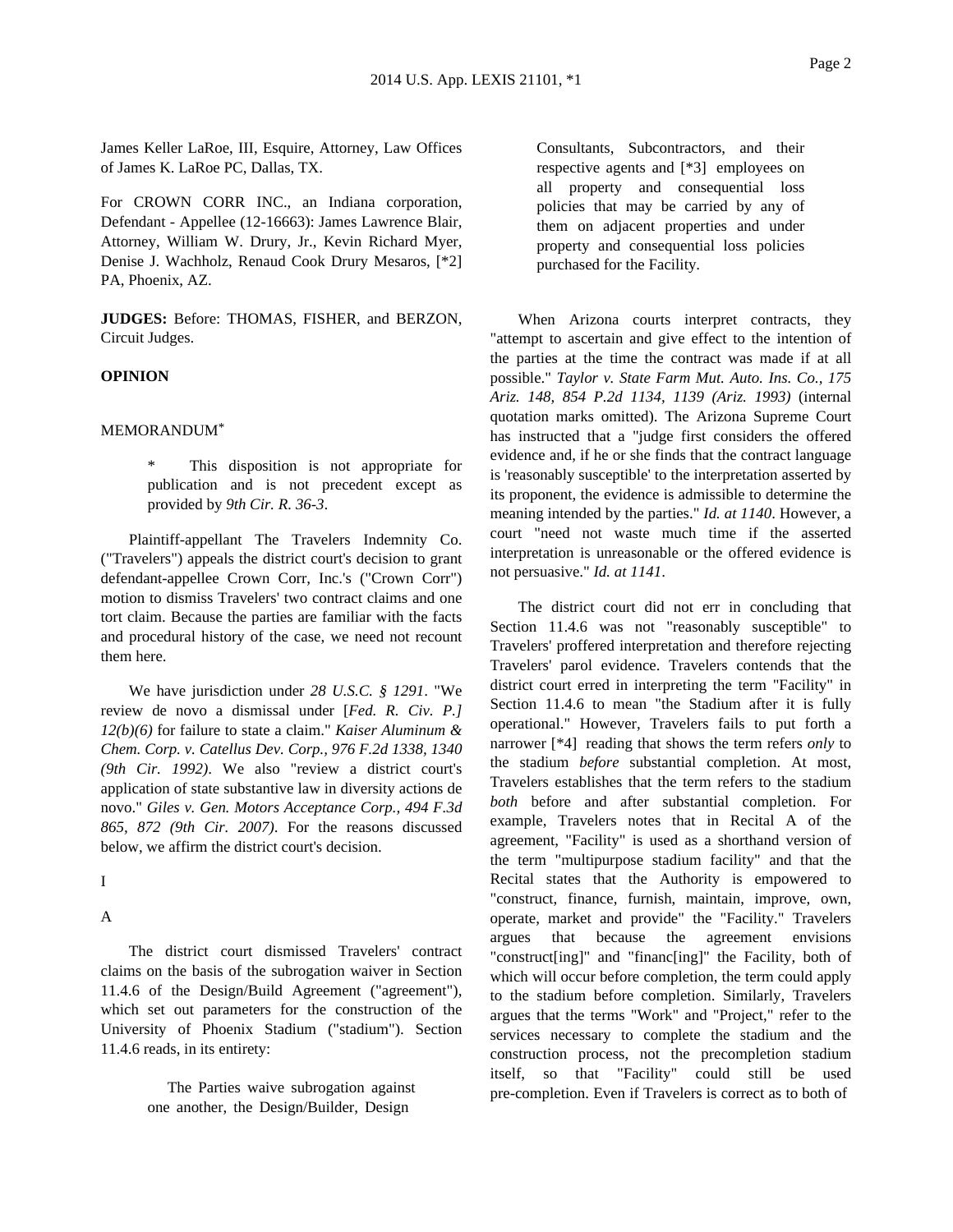these arguments, it only succeeds in showing that the term applies to the stadium before and after completion. Indeed, if the fact that Recital A uses "construct" and "finance" in describing the early stages of the stadium shows [\*5] that the term "Facility" could apply to the precompletion stadium, the fact that "maintain," "operate," and "market" are also used shows that "Facility" must also apply to the stadium after completion and throughout its lifetime.

Travelers also cites several sections, including Sections 1.5, 1.8.1, and 2.1.1, that use adjectives beyond the term "Facility" itself to describe the "completed and fully operational Facility." It argues these phrases show that "Facility" cannot refer only to the post-completion stadium. But, again, Travelers' argument does not establish that "Facility" refers only to the *pre-completion* stadium. Moreover, in other provisions, like Recitals A and B, and Sections 1.7.1.10, 2.8.1.b, 11.4.1.m, the contract refers to "Facility" in a way that describes a post-completion stadium. Indeed, Recital B forecasts that the Arizona Cardinals football team will play football games "at the Facility for thirty (30) years." In that context, the term envisions a fully completed stadium over the course of three decades. In short, the term "Facility" means the stadium at *any time*. The waiver therefore still applies today and is not "reasonably susceptible" to Travelers' more restrictive view.

The broader context of the Design/Build [\*6] Agreement confirms our view of the subrogation waiver. Section 11.4.6 does not include any language as to how long it will be in effect. Travelers argues that the agreement was written to facilitate construction of the stadium and, as a result, it only mentions duration when a provision, like Section 2.2.20, is meant to apply beyond substantial completion. *See, e.g*., Agreement § 2.2.20 ("The provisions of this Article [2] shall survive the completion, suspension or termination of this Agreement."). However, other sections, like Section 11.4.1, explicitly state that they will apply through substantial completion only.

Other provisions in Section 11.4 are written narrowly as well. Section 11.4.3 explains the extent to which the Authority and the Cardinals may occupy the partially completed stadium (labeled in this provision "the Work" and not "the Facility"). Section 11.4.5 contains a waiver of rights due to loss or damage to equipment used during construction. Section 11.4.4 includes a waiver of rights

"for damages caused by perils covered by insurance provided under Section 11.4."

Section 11.4.6 is different from each of these provisions. It contains a subrogation waiver by the Parties against all others involved, including subcontractors, "under property or consequential loss policies purchased for the Facility." [\*7] It does not limit itself to injuries or harm arising from "the Work," and it does not include the Section 11.4.4 restriction that the waiver applies only to "insurance provided under Section 11.4." Instead, the language is far broader.

In sum, we conclude that Section 11.4.6 is not reasonably susceptible to Travelers' narrow interpretation. The district court did not err in rejecting that interpretation and refusing to consider Travelers' parol evidence.1

> 1 Both Travelers and Crown Corr cite to a number of cases from other states. These cases are of limited relevance because, unlike this case, they all involve the American Institute of Architects' ("AIA") form contract, or some close variation thereof.

B

Travelers also challenges the district court's conclusion, assuming the subrogation waiver applies to Travelers, that the Authority had the ability to waive the subrogation rights of a post-construction property insurer.

Arizona courts recognize the right of an insured, when the insured is waiving its own rights, to waive its insurer's subrogation rights. *Monterey Homes Ariz., Inc. v. Federated Mut. Ins. Co., 221 Ariz. 351, 212 P.3d 43, 47 (Ariz. Ct. App. 2009)* (noting that "an insurer's right to subrogation derives from its insured's right to recover against a third party" and concluding that "if the insured releases its claims against [\*8] the third party--even without the insurer's consent--the insurer will be barred from asserting that claim against the third party by way of subrogation").

The Authority waived its rights against Crown Corr. Section 11.2, in general, requires the Design/Builder (i.e., Hunt) to carry liability insurance. In Section 11.2.5, the agreement provides that Hunt, and its consultants and subcontractors via separate agreements, releases the Authority and other "Released Parties" "from any and all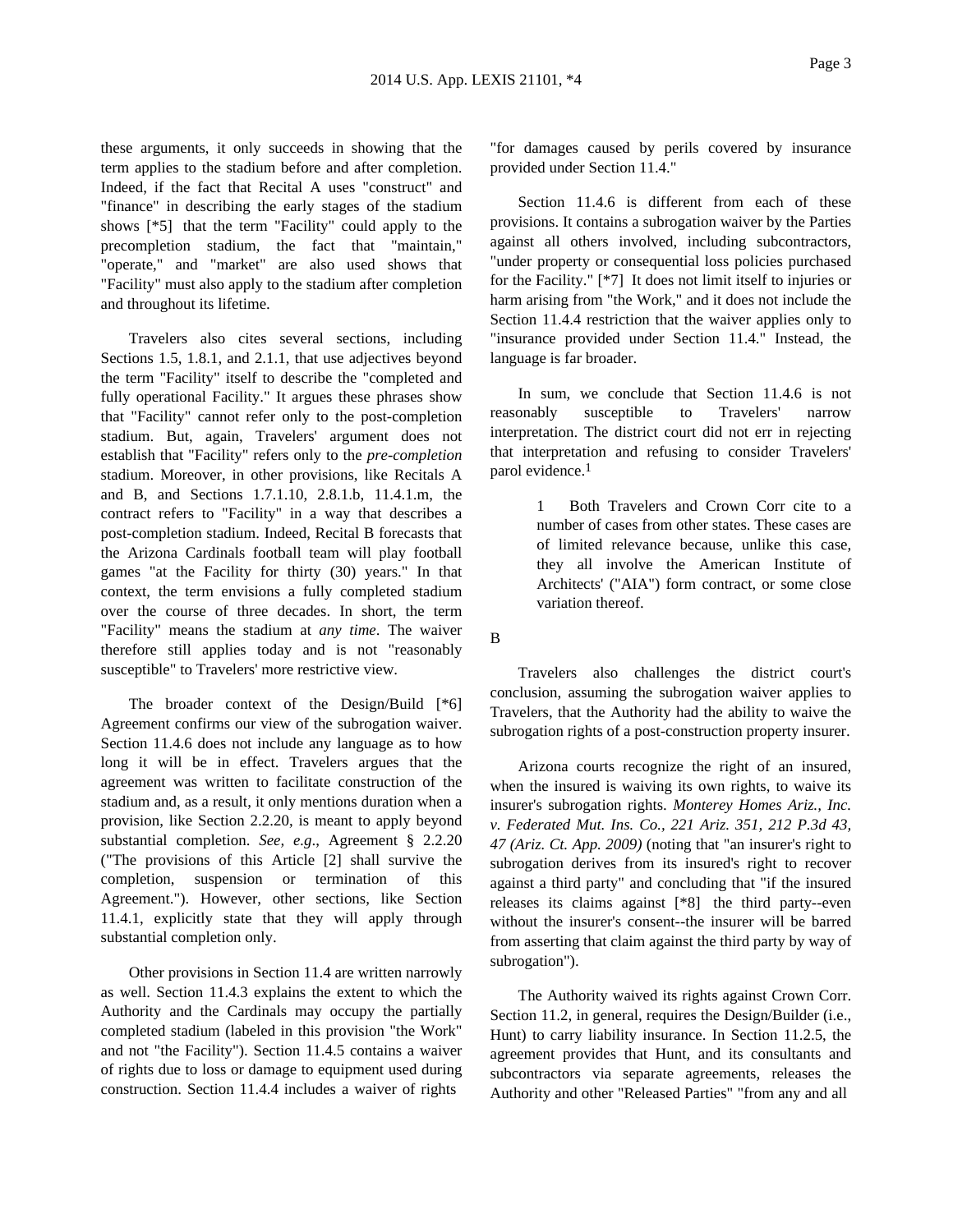claims or causes of action" which Hunt or its consultants or subcontractors possess "resulting in or from or in any way connected with any loss covered and actually paid . . . by an insurance policy as agreed by the Parties hereunder." In return, that same provision states that

> [t]he Released Parties . . . release the Design/Builder . . . [and] Subcontractors . . . from any and all claims or causes of action whatsoever which any of the Released Parties might otherwise possess resulting in or from or in any way connected with any loss to the extent it is covered and actually paid by any insurance policy provided hereunder or any other insurance policy otherwise available to the Released Party or that should have been covered by any insurance [\*9] policy any Released Party was required to maintain.

Hunt's agreement with Crown Corr, at Section 8.3, contains a similarly broad release provision. Crown Corr also notes that Travelers' insurance policy explicitly acknowledges that an "Insured," like the Authority, "may waive its rights against another party by specific written agreement." As a result, Travelers has implicitly acquiesced to the subrogation waiver in Section 11.4.6. Moreover, savvy insurers like Travelers have several options available, when negotiating an insurance contract, for limiting the effect of a subrogation waiver. *See Bakowski v. Mountain States Steel, Inc., 2002 UT 62, 52 P.3d 1179, 1186 (Utah 2002)*.

In sum, we conclude the district court did not err in determining that the Authority could waive the subrogation rights of a property insurer hired years after the property in question was completed. As a result, we conclude that the subrogation waiver in Section 11.4.6 applies to Travelers and bars its contract claims against Crown Corr.

#### II

The district court rejected Travelers' negligence claim under Arizona's economic loss doctrine. We affirm on a separate ground, namely that the subrogation waiver in Section 11.4.6. precludes tort claims as well as contract claims. *See Atel Fin. Corp. v. Quaker Coal Co., 321 F.3d 924, 926 (9th Cir. 2003)* ("We may affirm the district

court's judgment on any ground supported by [\*10] the record, whether or not the decision of the district court relied on the same grounds or reasoning we adopt.").

Generally, subrogation waivers apply "regardless of the nature of the claim." 2 Philip L. Bruner & Patrick J. O'Connor, Jr., Bruner & O'Connor on Construction Law, Analysis of AIA General Conditions: Waivers of Subrogation, § 5:231 (2014). Travelers argues the waiver of subrogation in this case nonetheless should not apply to tort claims because: (1) Arizona law requires waivers of liability for negligence to be expressed in "clear and unequivocal terms," *Sirek v. Fairfield Snowbowl, Inc., 166 Ariz. 183, 800 P.2d 1291, 1295 (Ariz. Ct. App. 1990)*, and the Design/Build Agreement does not contain the necessary language; (2) the Design/Build Agreement, in Section 15.8.1, notes that nothing in the agreement should be read to limit rights and remedies available to the parties by law; and (3) the *Arizona Constitution, article XVIII, section 5*, requires that defenses in tort cases of contributory negligence or assumption of risk be heard by a jury.

Travelers is correct that exculpatory clauses, which exempt a negligent tortfeasor from liability and leave a victim with no recourse, are disfavored and construed strictly in Arizona, because such clauses"may encourage carelessness." *Sirek, 800 P.2d at 1294-96*; *see also Bothell v. Two Point Acres, Inc., 192 Ariz. 313, 965 P.2d 47, 51 (Ariz. Ct. App. 1998)*; *Morganteen v. Cowboy Adventures, Inc., 190 Ariz. 463, 949 P.2d 552, 553-56 (Ariz. Ct. App. 1997)*; *Mauer v. Cerkvenik-Anerson Travel, Inc., 181 Ariz. 294, 890 P.2d 69, 73-74 (Ariz. Ct. App. 1994)*.

However, subrogation waivers are different from traditional exculpatory clauses. Subrogation waivers do not present [\*11] the same dangers as exculpatory clauses, because no risk exists that the injured party will be left without compensation, and subrogation waivers serve important policy goals. *Lexington Ins. Co. v. Commc'n Servs., Inc., 275 Neb. 702, 749 N.W.2d 124, 130-31 (Neb. 2008)*; *see also Am. Motorist Ins. Co. v. Morris Goldman Real Estate Corp., 277 F. Supp. 2d 304, 307-08 (S.D.N.Y. 2003)* (noting that a "waiver of subrogation clause is an allocation of risk provision, which places the ultimate risk of loss on the insurer," and that subrogation waivers "are not true exculpatory clauses").

The cases Travelers cites all relate to exculpatory